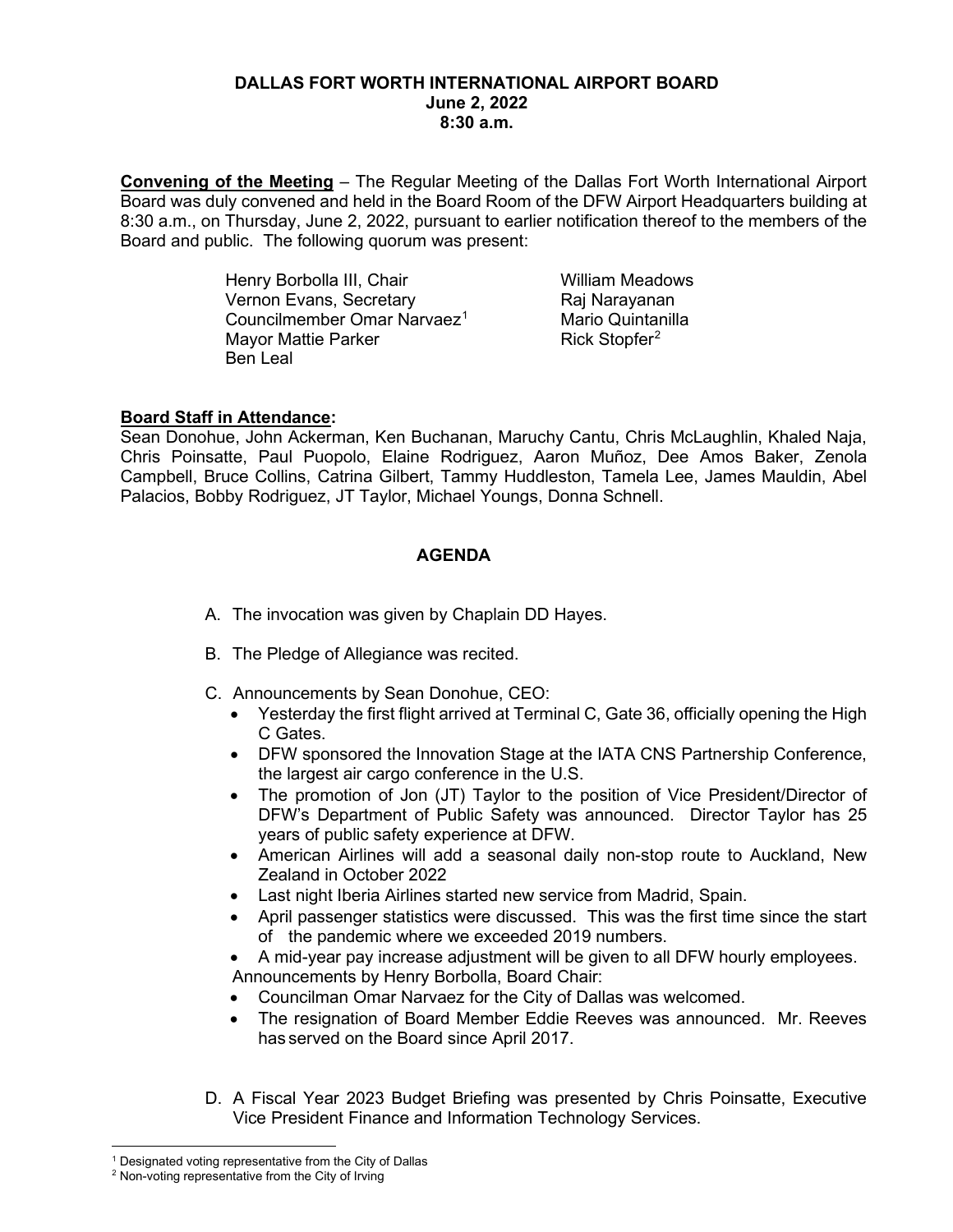- E. The Financial Report was also presented by Chris Poinsatte.
- F. The minutes of the Regular Board Meeting of May 12, 2022 were approved.

### **RETIREMENT/INVESTMENT COMMITTEE**

Committee Chair Mario Quintanilla reported that the Committee met on Tuesday, May 31, 2022, at 12:30 p.m. and recommended approval of the following:

1. The minutes of the Retirement/Investment Committee Meeting of March 1, 2022 were approved during the Committee Meeting of May 31, 2022.

#### **Discussion Items**

- 2. The Quarterly Investment Report was presented by Tony Kay of AndCo Consulting, during the Committee Meeting of May 31, 2022.
- 3. The Annual Actuarial Valuation Report was presented by Lewis Ward of Gabriel, Roeder, Smith & Company, during the Committee Meeting of May 31, 2022.

#### **Action Items for Consideration**

- 4. The Airport Board unanimously adopted Resolution No. 2022-06-113 to approve authorization to enter into a subscription agreement to invest in TCW Direct Lending VIII, LLC, a direct lending fund, in a commitment amount of \$10 million, subject to CEO or designee approval of the final form of subscription agreement.
- 5. The Airport Board unanimously adopted Resolution No. 2022-06-114 to approve authorization to enter into a subscription agreement to invest in IIF Hedged LP, an openend, diversified infrastructure investment fund, in a commitment amount of \$15 million, subject to CEO or designee approval of the final form of subscription agreement.
- 6. The Airport Board unanimously adopted Resolution No. 2022-06-115 to approve authorization to enter into a subscription agreement to invest in L Catterton Growth V, LP, a growth private equity fund, in a commitment amount of \$7.5 million, subject to CEO or designee approval of the final form of subscription agreement.
- 7. The Airport Board unanimously adopted Resolution No. 2022-06-116 to approve authorization to enter into a subscription agreement to invest in Oaktree European Capital Solutions Fund III, LP, an asset-backed lending fund, in a commitment amount of EUR10 million (~\$11 million), subject to CEO or designee approval of the final form of subscription agreement.

#### **OPERATIONS COMMITTEE**

Committee Chair William Meadows reported that the Committee met on Tuesday, May 31, 2022, at 12:59 p.m. and recommended approval of the following:

8. The minutes of the Operations Committee Meeting of May 10, 2022 were approved during the Committee Meeting of May 31, 2022.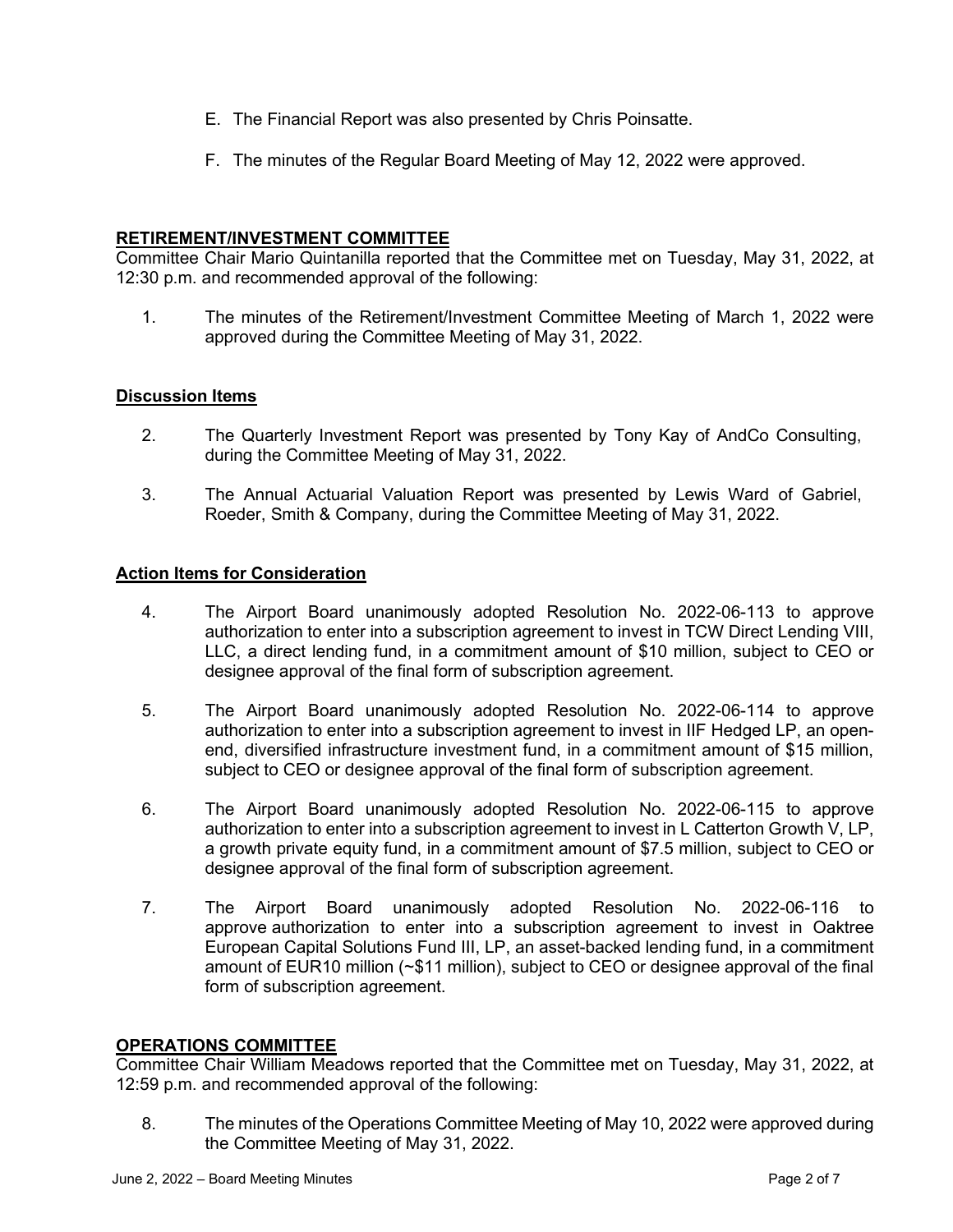### **Consent Item for Consideration**

- 9. The Airport Board unanimously adopted Resolution No. 2022-06-117 to approve an increase Reimbursement Agreement No. 5001022, for Soil Slope Remediation - AOA Sites, with the Federal Aviation Administration Southwest Region, in an amount not to exceed \$100,000.00, for a revised Contract not to exceed amount of \$137,669.68.
- 10. The Airport Board unanimously adopted Resolution No. 2022-06-118 to approve an Interlocal Fire Training Agreements between the Airport and the municipalities detailed in the description, and that the Chief Executive Officer or Designee be authorized to execute an Interlocal Training Agreement for Aircraft Rescue Fire Fighter Training with these municipalities.
- 11. The Airport Board unanimously adopted Resolution No. 2022-06-119 to approve Purchase Order No. 278847, for First Responder Kits, with Galls LLC, of Lexington, Kentucky, in the amount of \$99,836.10.

# **Action Items for Consideration**

- 12. The Airport Board unanimously adopted Resolution No. 2022-06-120 to approve execution of a deductive Change Order and cancel Contract No. 9500740, ITS Security Systems Team Facility Reconfiguration, with Real Network Services, Inc., of Dallas, Texas, in a deductive amount not less than (\$583,867.67).
- 13. The Airport Board unanimously adopted Resolution No. 2022-06-121 to approve amendments to the Construction and Fire Prevention Standards and Codes, and further recommends to the Cities of Dallas and Fort Worth that they approve such amendments.
- 14. The Airport Board unanimously adopted Resolution No. 2022-06-122 to approve an increase to Contract No. 9500773, Soil Slope Remediation - Landside Sites, with Ragle, Inc., of North Richland Hills, Texas, in an amount not to exceed \$249,915.00, for a revised Contract amount of \$4,688,506.15.
- 15. The Airport Board unanimously adopted Resolution No. 2022-06-123 to approve execution of Contract No. 9500777, Airfield Pavement Remediation Package 1, with Austin Bridge & Road, LP, of Irving, Texas, in an amount not to exceed \$16,372,179.58, for the 335-calendar day term of the Contract; and execute change orders to such Contract on an as-needed basis, in the aggregate amount not to exceed \$2,500,000.00. Total amount of this action is \$18,872,179.58.
- 16. The Airport Board unanimously adopted Resolution No. 2022-06-124 to approve expenditures by the Public Facilities Improvement Corporation (PFIC) Board in an amount not to exceed \$198,375.00, for waterproofing at DFW Campus West Building F.
- 17. The Airport Board unanimously adopted Resolution No. 2022-06-125 to approve Purchase Order No. 278849, for a Hydro Xcavator Truck, with Houston Freightliner, Inc., of Houston, Texas, in the amount of \$492,082.25.
- 18. The Airport Board unanimously adopted Resolution No. 2022-06-126 to approve execution of Contract No. 8500403, Indefinite Delivery of Structural Inspections and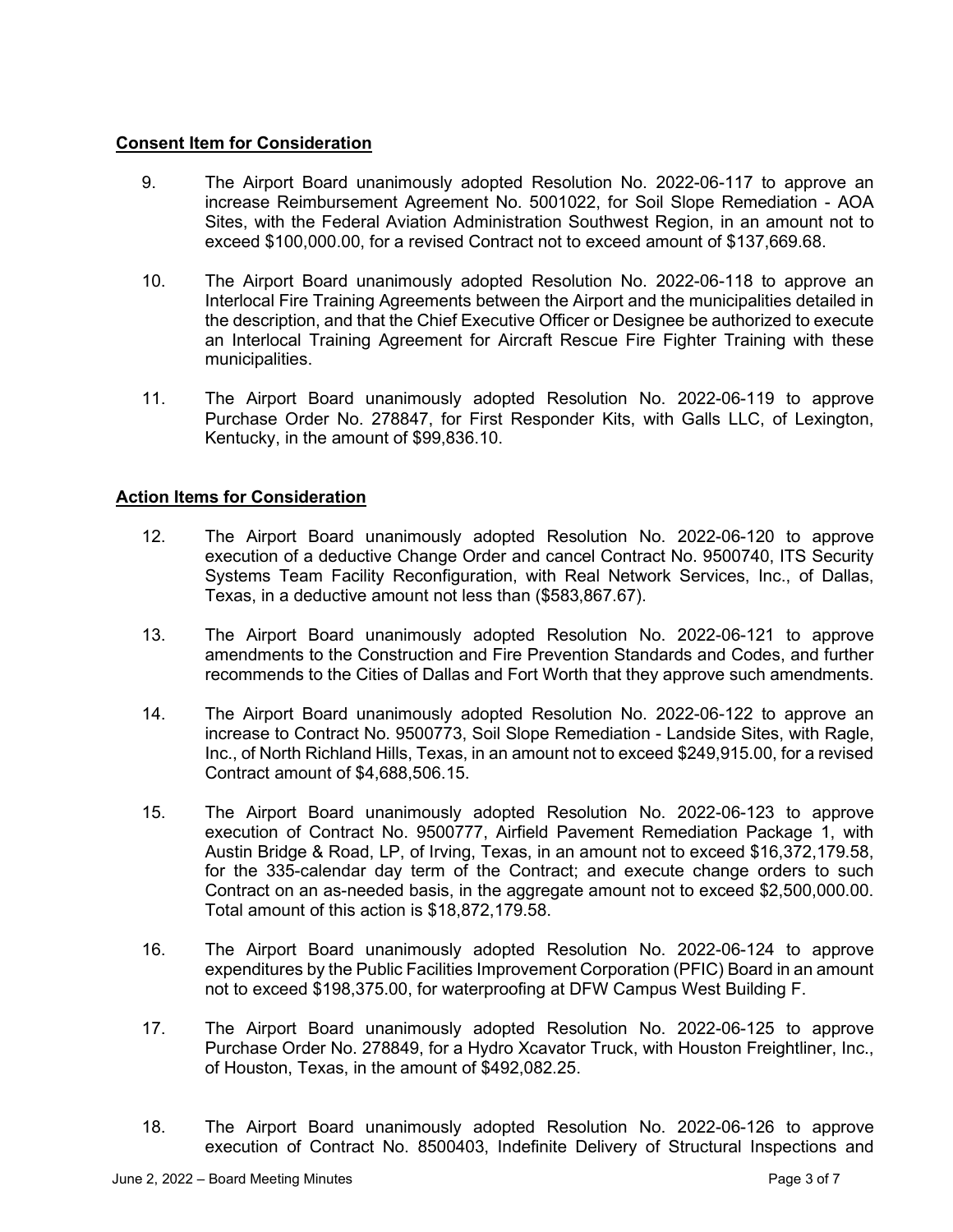Review Services, with CONSOR Engineers, LLC, of Dallas, Texas, in an amount not to exceed \$5,000,000.00, for the five-year term of the Contract.

19. The Airport Board unanimously adopted Resolution No. 2022-06-127 to approve execution of Contract No. 8005506, for Aviation Security Clearance Services, with Telos Identity Management Solutions, LLC, dba Telos ID, of Ashburn, Virginia, in an amount not to exceed \$250,000.00, for the initial one-year term of the Contract with one-year renewals subject to Specified Source Contract availability.

### **Discussion Items**

- 20. There were no Construction and Professional Services Contract increase(s) approved by authorized staff for this reporting period.
- 21. There were no decrease(s)/increase(s) in Scope of Work approved by authorized staff for this reporting period.

#### **CONCESSIONS/COMMERCIAL DEVELOPMENT COMMITTEE**

Concessions/Commercial Development Committee Chair Ben Leal reported that the Committee met on Tuesday, May 31, 2022, at 1:13 p.m. and recommended approval of the following:

22. The minutes of the Concessions/Commercial Development Committee Meeting of May 10, 2022 were approved during the Committee Meeting of May 31, 2022.

#### **Consent Items for Consideration**

- 23. The Airport Board unanimously adopted Resolution No. 2022-06-128 to approve amendment to Concession Lease No. 009779 by and between TRG Duty Free Joint Venture and the Airport.
- 24. The Airport Board unanimously adopted Resolution No. 2022-06-129 to approve extension to the lease term of Agreement No. 008514 by and between Wayport, LLC, dba AT&T Wi-Fi Services and the Airport.
- 25. The Airport Board unanimously adopted Resolution No. 2022-06-130 to approve termination and reimbursement agreement for AirSun Joint Venture dba Sunglass Hut.

#### **Action Items for Consideration**

- 26. The Airport Board unanimously adopted Resolution No. 2022-06-131 to approve execution of Contract No. 7007228, for Door Sensors, Controller Devices, Configuration and Connection with JMS Building Integrations Solutions, LLC, of Carrollton, Texas in an amount not to exceed \$285,000.00, for the ninety-day term of the Contract.
- 27. The Airport Board unanimously adopted Resolution No. 2022-06-132 to approve execution of Contract No. 8005465, for Attitudes, Awareness, and Usage Study Services, with Ipsos-Insight, LLC of Norwalk, Connecticut, in an amount not to exceed \$604,840.00,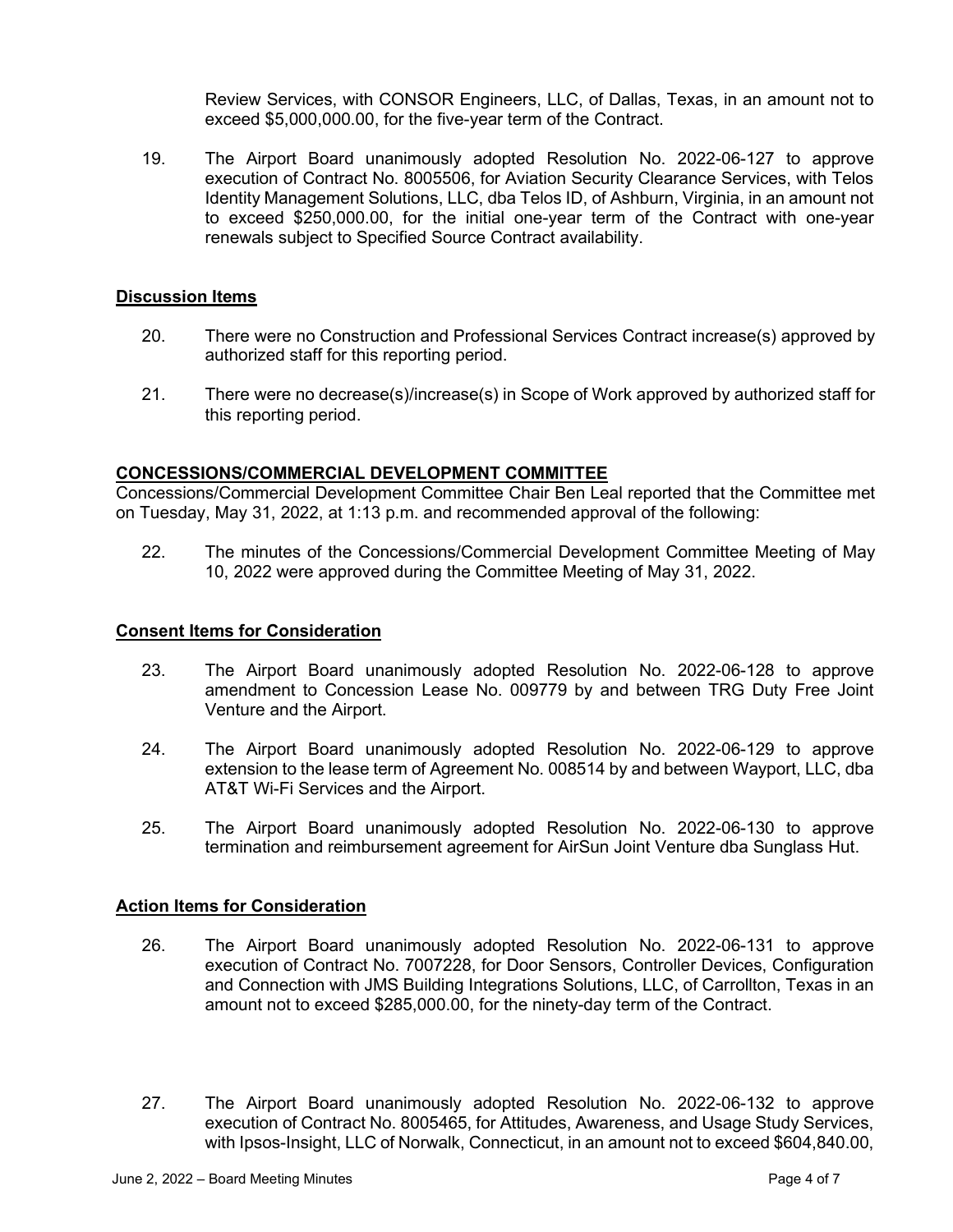for the initial two-year term of the Contract, with options to renew for four additional oneyear periods.

28. The Airport Board unanimously adopted Resolution No. 2022-06-133 to approve execution of Contract No. 7007194, for Luggage Cart Operations Services, to Smarte Carte, Inc., of St. Paul, Minnesota, in an amount not to exceed \$3,636,438.28, for the initial five-year term of the Contract, with options to renew for six additional one-year periods.

### **FINANCE/AUDIT COMMITTEE**

Finance/Audit Vice Chair Vernon Evans reported that the Committee met on Tuesday, May 31, 2022, at 1:19 p.m. and recommended approval of the following:

- 29. The minutes of the Finance/Audit Committee Meeting of May 10, 2022 were approved during the Committee Meeting of May 31, 2022.
- 30. The Financial Report was presented by Abel Palacios, VP Finance, during the Committee Meeting of May 31, 2022. Following the Finance Report, Chris Poinsatte, EVP Finance and Information Technology, gave a preview of the Fiscal Year 2023 Budget.

### **Action Items for Consideration**

- 31. The Airport Board unanimously adopted Resolution No. 2022-06-134 to approve execution of four Contracts: Contract No. 8005344, for Employee Medical Health Plan Services, Pharmacy Health Plan Services, Employee Dental Health Plan Services, Employee COBRA Plan Administration, and Advocacy Plan Administration, with Cigna Health & Life Insurance Company, in an amount not to exceed \$4,116,105.00; Contract No. 8005502, for Employee Flexible Spending Account Plan Administration, with Connect Your Care, Inc., in an amount not to exceed \$38,778.00; Contract No. 8005503, for Employee Group Life Insurance, with ReliaStar Life Insurance, in an amount not to exceed \$945,000.00; and Contract No. 8005504, for Dental HMO Services with Cigna Dental Health of Texas, Inc., in an amount not to exceed \$525,000.00. Contract terms are three years with options to renew for two additional one-year periods for a total action amount of \$5,624,883.00.
- 32. The Airport Board unanimously adopted Resolution No. 2022-06-135 to approve an increase and extension to Contract No. 8005134, for Insurance Broker of Record Services, with Willis of Texas, Inc. (Willis Towers Watson Insurance Services West, Inc.), of Addison, Texas, in an amount not to exceed \$124,000.00, for a revised not to exceed Contract amount of \$744,000.00.
- 33. The Airport Board unanimously adopted Resolution No. 2022-06-136 to approve execution of a Reimbursement Agreement with American Airlines, Inc. (AA) for the installation of Baggage Information Display System (BIDS) Monitors for the Baggage Handling System (BHS) Improvements, in an amount not to exceed \$1,403,387.70.
- 34. The Airport Board unanimously adopted Resolution No. 2022-06-137 to approve the form of the Preliminary Official Statement, prepared in connection with the sale of the Dallas Fort Worth International Airport Joint Revenue Bonds issued under the 63rd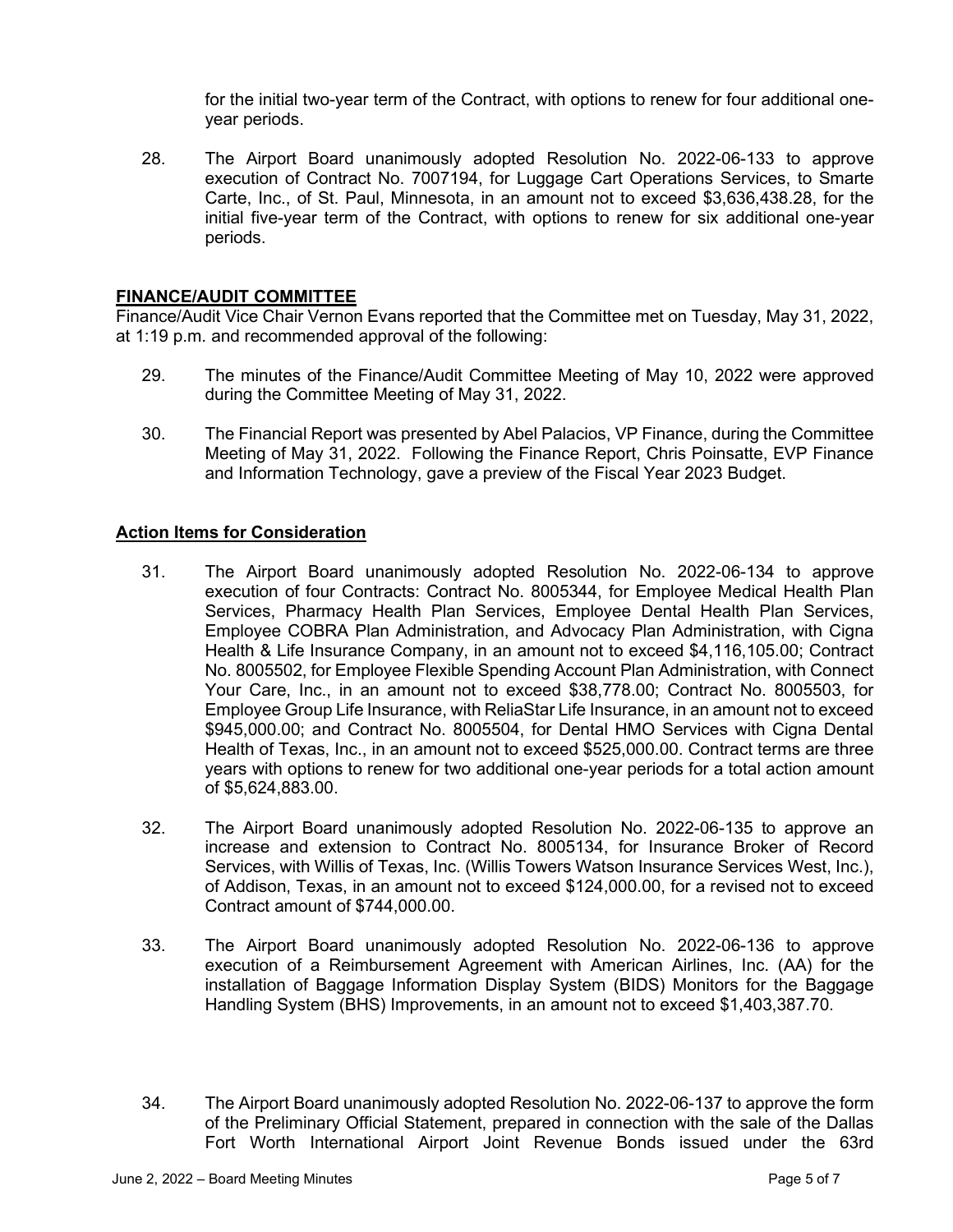Supplemental Bond Ordinance and authorize the Authorized Officers to take any necessary actions in connection with the sale of the Bonds.

- 35. The Airport Board unanimously adopted Resolution No. 2022-06-138 to approve the use of \$10 million Board Contingency to cover part of the incremental debt service cost of the 2022A bond issuance.
- 36. The Airport Board unanimously adopted Resolution No. 2022-06-139 to approve execution of Contract No. 7007208, for Network Access Control Maintenance and Support, with Netsync Network Solutions, in an amount not to exceed \$448,381.39, for the one-year term of the Contract, with options to renew for four additional one-year periods.
- 37. The Airport Board unanimously adopted Resolution No. 2022-06-140 to approve an increase to Contract No. 8005399, for Digital Twin Platform, with Willow Technologies, LLC, of New York, New York, in an amount not to exceed \$1,877,118.00, for a revised not to exceed Contract amount of \$4,648,514.00.
- 38. The Airport Board unanimously adopted Resolution No. 2022-06-141 to approve execution of Contract No. 8005507, for Customer Relationship Management Software & Services, with Carahsoft Technology Corp of Reston, Virginia, in an amount not to exceed \$2,217,288.18, for the initial one-year term of the Contract, with options to renew for four additional one-year periods.

# **Closed Session**

- 39. In accordance with the provisions of Section 551.089 of the Texas Government Code, a closed session was held for the purpose of deliberating network security information as described in the Texas Government Code, chapter 2059.055(b).
	- a) Cyber Liability and Technology Errors & Omissions Liability Insurance Policy

# **Open Session**

#### **Action Items**

- 40. The Airport Board unanimously adopted Resolution No. 2022-06-142 to approve authorization to bind and procure a Cyber Liability and Technology Errors & Omissions Liability Insurance Policy with Munich Re Syndicate 457 at Lloyds Limited in the amount of \$317,922.75, for the policy year effective June 3, 2022.
- 41. The Airport Board unanimously adopted Resolution No. 2022-06-143 to approve authorization to bind and procure a Excess Cyber Liability and Technology Errors & Omissions Liability Insurance Policy with Coalition in the amount of \$283,297.50, for the policy year effective June 3, 2022.

#### **Discussion Items**